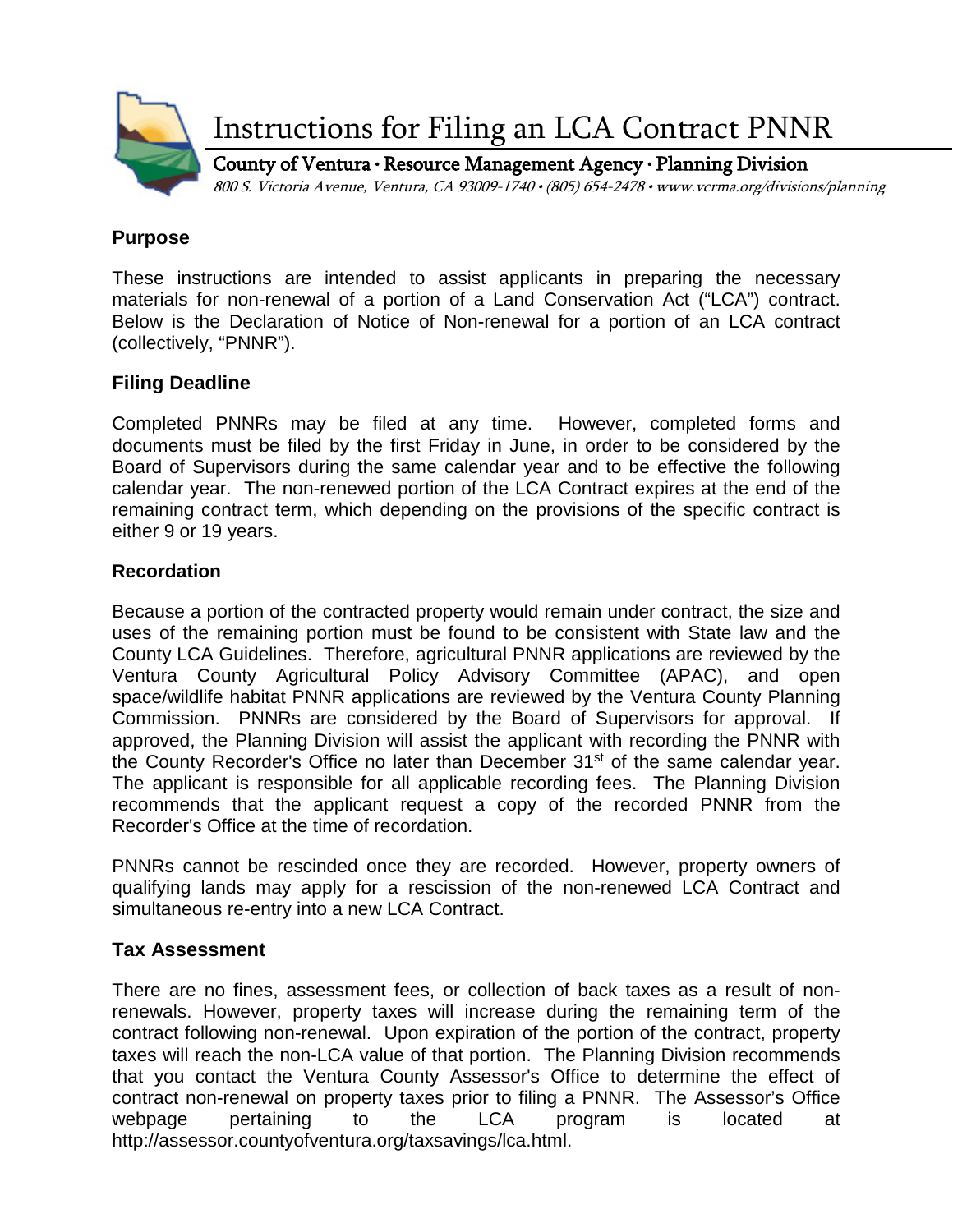# **Filing Requirements**

All of the following documents must be submitted at the time of filing:

## **1.** *Notarized Declaration of Notice of Non-Renewal*

Each contract being proposed for a PNNR requires its own Declaration, signed by all current owners as they appear in the Preliminary Title Report and Property Deed. You may attach additional signature sheets, if needed. Each signature must be notarized using a current, all-purpose acknowledgement form that is acceptable to the Recorder's office. Signatures must correspond to the ownership type of the property (e.g., individual, corporation, trust, or partnership). Please provide three (3) original sets of notarized signatures.

### **2.** *Current Assessor's Parcel Map(s)*

Assessor's Parcel Maps are available on the Assessor's Office website at [http://assessor.countyofventura.org/research/mappage.asp.](http://assessor.countyofventura.org/research/mappage.asp) Indicate the parcel/contract boundary by outlining it in red ink, and identify the area proposed to be non-renewed.

### **3.** *Current Preliminary Title Report*

The title report must be issued by a title company no more than 60 days prior to submittal of the PNNR.

### **4.** *Copy of the Property Deed*

#### **5.** *Notarized Consent of Trust Deed Beneficiary*

This form is only required if a trust deed exists on the property.

#### **6.** *Legal Description of the Property being Non-Renewed*

If the boundary of the proposed area of non-renewal does not correspond with an existing legal description of the land, then a surveyed map with exact nonrenewal boundaries and a certified legal description are required.

#### **7.** *Signed Reimbursement Agreement*

#### **8.** *Deposit/Filing Fees*

The deposit amount is dependent on the current fee schedule, which is available on the Planning Division's website: [www.ventura.org/planning.](http://www.ventura.org/planning) (Click on the "Public Information" tab, then on the link entitled "Planning Division Fee Schedule.") Should final processing fees exceed this deposit, the applicant will be billed for the balance of the final cost of processing, which is computed upon actual time expended by all County staff. However, if the final cost for all County staff involved with processing the PNNR is less than the deposit fees submitted for the PNNR, the remaining balance will be refunded to the property owner, as indicated on the signed Reimbursement Agreement.

Please contact Justin Bertoline, LCA Program Planner at justin.bertoline@ventura.org or at (805) 654-2466 if you have any questions, need more information, and/or to schedule an appointment to discuss a proposed PNNR.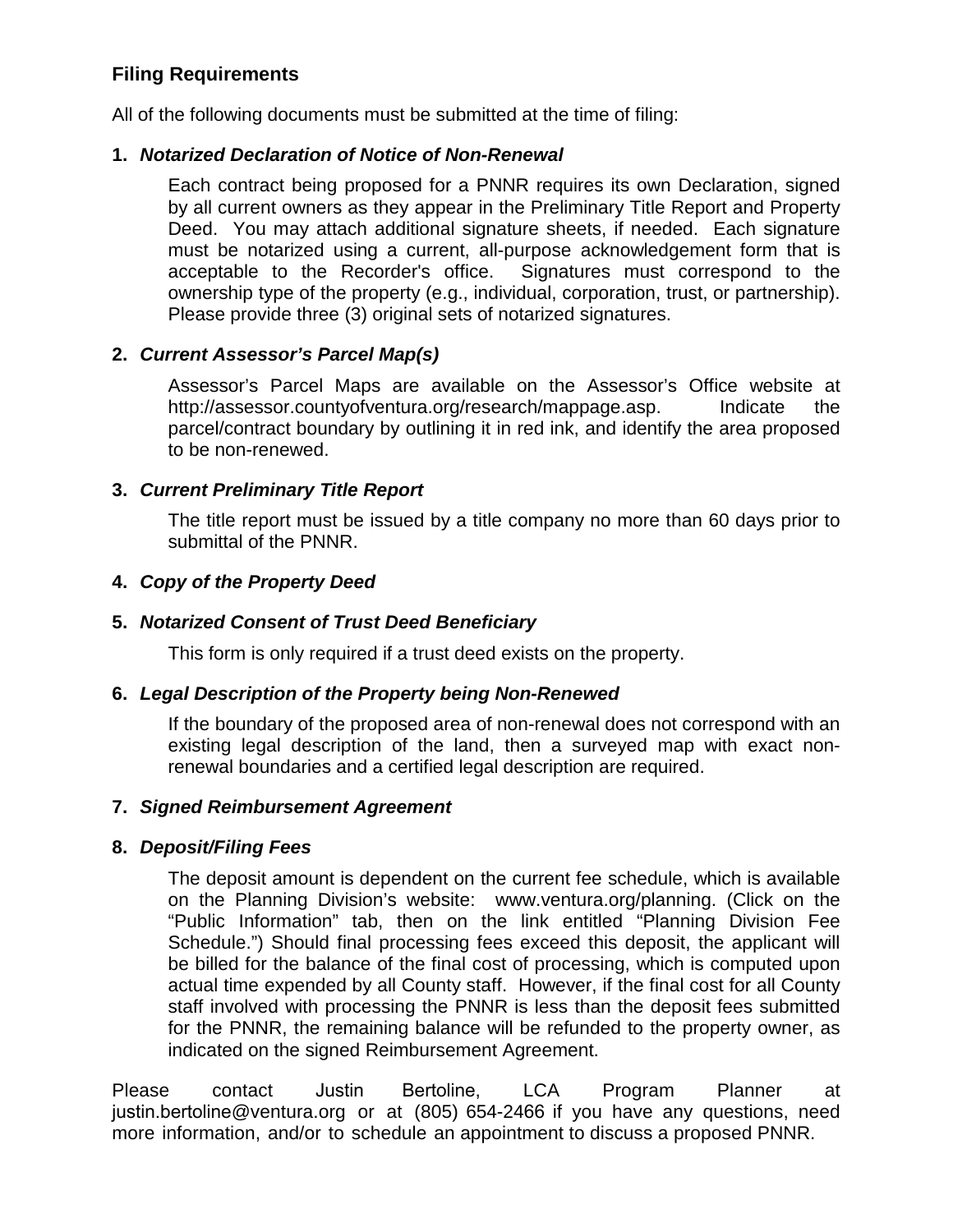

*No charge for recording per Gov. Code Sec. 27383*

#### **RECORDING REQUESTED BY:**

#### **RETURN RECORDED DOCUMENTS TO:**

Planning Division – L#1740 Resource Management Agency County of Ventura Attn.: Justin Bertoline, LCA Program

COUNTY OF VENTURA \* RESOURCE MANAGEMENT AGENCY \* PLANNING DIVISION

#### **DECLARATION OF NOTICE OF NON-RENEWAL FOR A PORTION OF** LAND CONSERVATION ACT (LCA) CONTRACT NO.

Pursuant to Paragraph 4 of the subject LCA Contract and Government Code Section 51245, the current undersigned owners and assignees hereby give written notice of non-renewal for the entire LCA Contract No. \_\_\_\_\_\_\_\_\_\_\_\_\_\_\_\_\_\_\_\_\_\_\_\_\_. The area to be non-renewed totals \_\_ acres and is described below and in the attached Exhibits. This property is subject to the LCA Contract No. \_\_\_\_\_\_\_\_\_\_\_\_\_\_\_\_\_\_\_\_\_\_\_ recorded in Book \_\_\_\_\_\_\_\_, Page(s) \_\_\_\_\_\_\_\_\_, or as Document No. <u>consume come contract</u> of Official Records in the Office of the Ventura County Recorder.

**Assessor's Parcel Number(s):**

**Original Contract Holder/Property Owner:**

**Current Property Owner:**

| (e.g. Individual Name, Corporation, LLC, Trust, or Partnership) |      |       |           | <b>Mailing Address</b> |  |
|-----------------------------------------------------------------|------|-------|-----------|------------------------|--|
| By:                                                             |      |       |           | Date:                  |  |
|                                                                 | Name | Title | Signature |                        |  |
| By:                                                             |      |       |           | Date:                  |  |
|                                                                 | Name | Title | Signature |                        |  |

This notice must be signed by all owners and assignees who have a current ownership interest in the property subject to the site-specific LCA, which is requested for non-renewal. Only original, notarized signatures will be accepted.

#### **County Use Only:**

The Non-Renewal will become effective on:

The LCA Contract will terminate on: \_\_\_\_

Exhibit A – Legal Description

Exhibit B – Location Map

Exhibit C – Clerk of the Board Acknowledgement